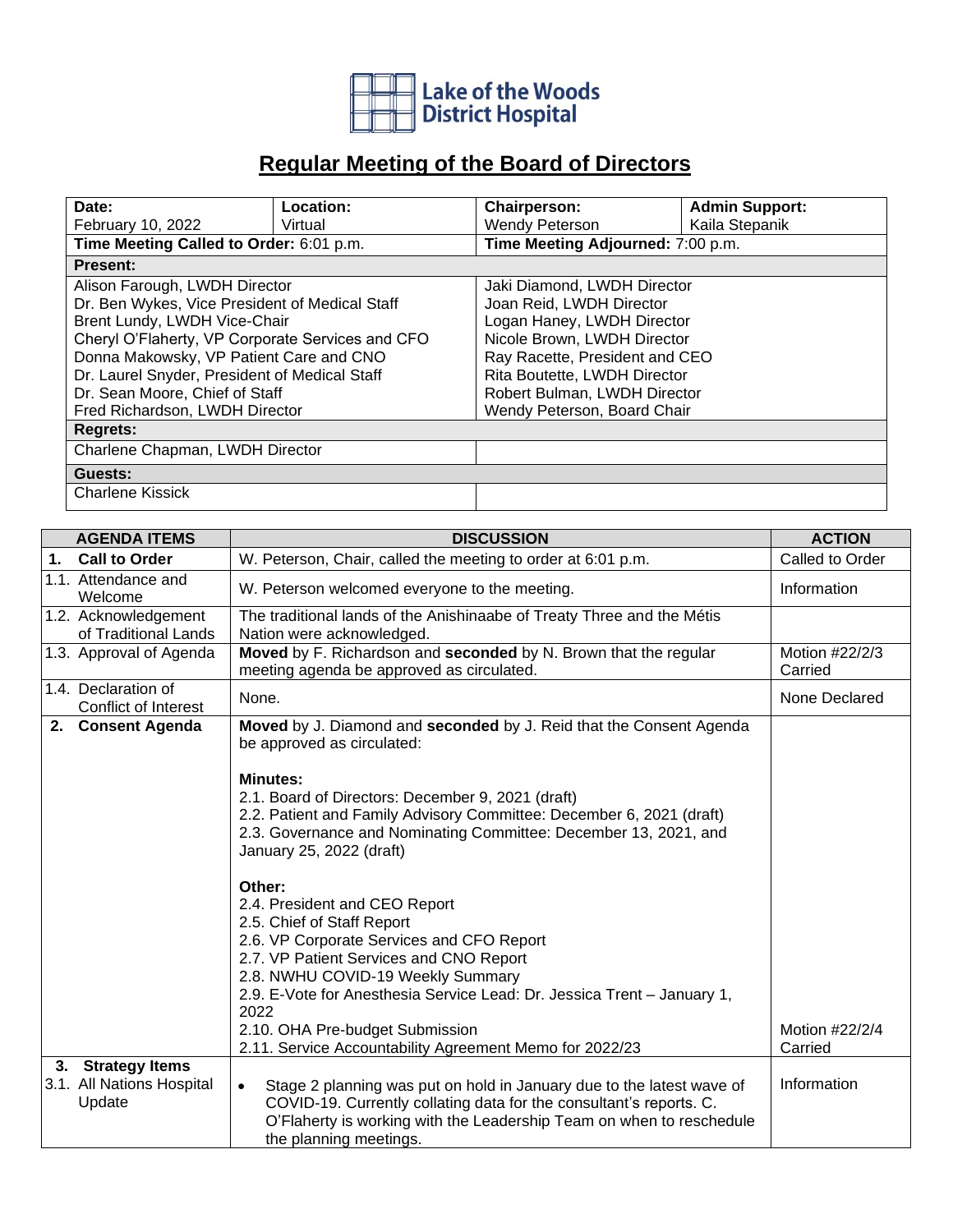| <b>AGENDA ITEMS</b>                         | <b>DISCUSSION</b>                                                                                                                                                   | <b>ACTION</b> |
|---------------------------------------------|---------------------------------------------------------------------------------------------------------------------------------------------------------------------|---------------|
|                                             | Met with the Ministry of Health (MOH) last week to discuss the Stage 1<br>$\bullet$<br>submission; continue to answer their ongoing questions.                      |               |
| 3.2. Ontario Health                         | A briefing note was circulated, as well as the ANHP November and<br>$\bullet$                                                                                       | Information   |
| Team (OHT) Update                           | December 2021 Newsletter<br>A retreat was held in December.                                                                                                         |               |
|                                             | $\bullet$<br>Discussions are ongoing re: becoming a legal entity; more work to do<br>$\bullet$                                                                      |               |
|                                             | before this occurs.                                                                                                                                                 |               |
|                                             | Funding update was provided.<br>$\bullet$                                                                                                                           |               |
| 3.3. Quality and Patient                    | A briefing note was circulated.<br>$\bullet$                                                                                                                        | Information   |
| Safety<br>3.3.1. Ontario and                | Access restrictions for residents of Northwestern Ontario have been<br>$\bullet$                                                                                    |               |
| Manitoba Cross-                             | extended until March 15, 2022.<br>LWDH has been meeting with Ontario Health North and the Ministry of<br>$\bullet$                                                  |               |
| Border Issue                                | Health (MOH) representatives who oversee the agreement between                                                                                                      |               |
|                                             | Manitoba and Ontario. The next steps have been identified, which                                                                                                    |               |
|                                             | include collecting key data on Ontario patients being seen by service                                                                                               |               |
|                                             | providers in Manitoba and identifying the specialty services that could<br>be accessed without placing Manitoba hospitals at further risk of                        |               |
|                                             | congestion.                                                                                                                                                         |               |
|                                             | Will be advocating for a meeting with Shared Health Manitoba in late<br>$\bullet$                                                                                   |               |
|                                             | March.                                                                                                                                                              |               |
| 3.3.2. Update on<br>LWDH and                | Meetings are being held regularly.<br>$\bullet$                                                                                                                     | Information   |
| LifeLabs                                    | A briefing note was circulated that outlines the achievements and the<br>$\bullet$<br>issues that are not yet resolved.                                             |               |
| Operations                                  | At the operations table, honest discussions are being held, with open<br>$\bullet$                                                                                  |               |
| Meetings                                    | communication for problem-solving.                                                                                                                                  |               |
|                                             | It was noted that all regional labs are doing community testing due to<br>$\bullet$                                                                                 |               |
|                                             | LifeLabs' deficiencies and are not being paid for it.<br>Once the table is ready to cease meeting, a final report of the work<br>$\bullet$                          |               |
|                                             | completed will be drafted; the goal is a cohesive relationship. Feedback                                                                                            |               |
|                                             | will also be sought from local clinics and providers.                                                                                                               |               |
|                                             | LWDH has asked LifeLabs for a satisfaction survey, but no formal data<br>$\bullet$                                                                                  |               |
|                                             | has been received. Would like to see them develop a survey instrument<br>and seek public feedback. This will be brought forward to the next                         |               |
|                                             | meeting.                                                                                                                                                            |               |
| <b>Discussion Items</b><br>4.               |                                                                                                                                                                     |               |
| 4.1. Timing and<br>Importance of            | Most hospitals are continuing with virtual meetings until the end of the<br>$\bullet$                                                                               | Information   |
| Resuming In-person                          | Board year.<br>LWDH still has restrictions on how many individuals can be in meeting<br>$\bullet$                                                                   |               |
| Meetings                                    | rooms and are currently holding all meetings virtually.                                                                                                             |               |
|                                             | Our region currently has the highest positivity rate in Ontario and must<br>$\bullet$<br>remain cautious.                                                           |               |
|                                             | It was noted that with the implementation of virtual standing committee<br>$\bullet$                                                                                |               |
|                                             | meetings, attendance has been strong.                                                                                                                               |               |
|                                             | Following discussion, it was agreed that the LWDH Board of<br>$\bullet$<br>Directors will continue to meet virtually until the end of the Board                     |               |
|                                             | year. This will include a virtual Annual General Meeting (AGM) in                                                                                                   |               |
|                                             | June.                                                                                                                                                               |               |
|                                             | Hoping to resume in-person meetings in September 2022.<br>$\bullet$                                                                                                 |               |
| 4.2. COVID-19 Update<br>4.2.1. Directive #2 | Directive #2 was revised on January 5, 2022, and mandated hospitals<br>$\bullet$                                                                                    | Information   |
|                                             | to pause non-urgent and elective procedures in Surgical Services,<br>Ambulatory Care, and Diagnostic Imaging to conserve resources.                                 |               |
|                                             | A revision was made on February 1, 2022, to restore services in<br>$\bullet$                                                                                        |               |
|                                             | Ambulatory Care, Diagnostic Imaging, and cancer screening; Surgical                                                                                                 |               |
|                                             | Services remained restricted.                                                                                                                                       |               |
|                                             | Another revision to Directive #2 was received late this afternoon and<br>$\bullet$<br>still needs to be reviewed. This revision will likely include the restoration |               |
|                                             | of services over three (3) phases and will be dependent on key                                                                                                      |               |